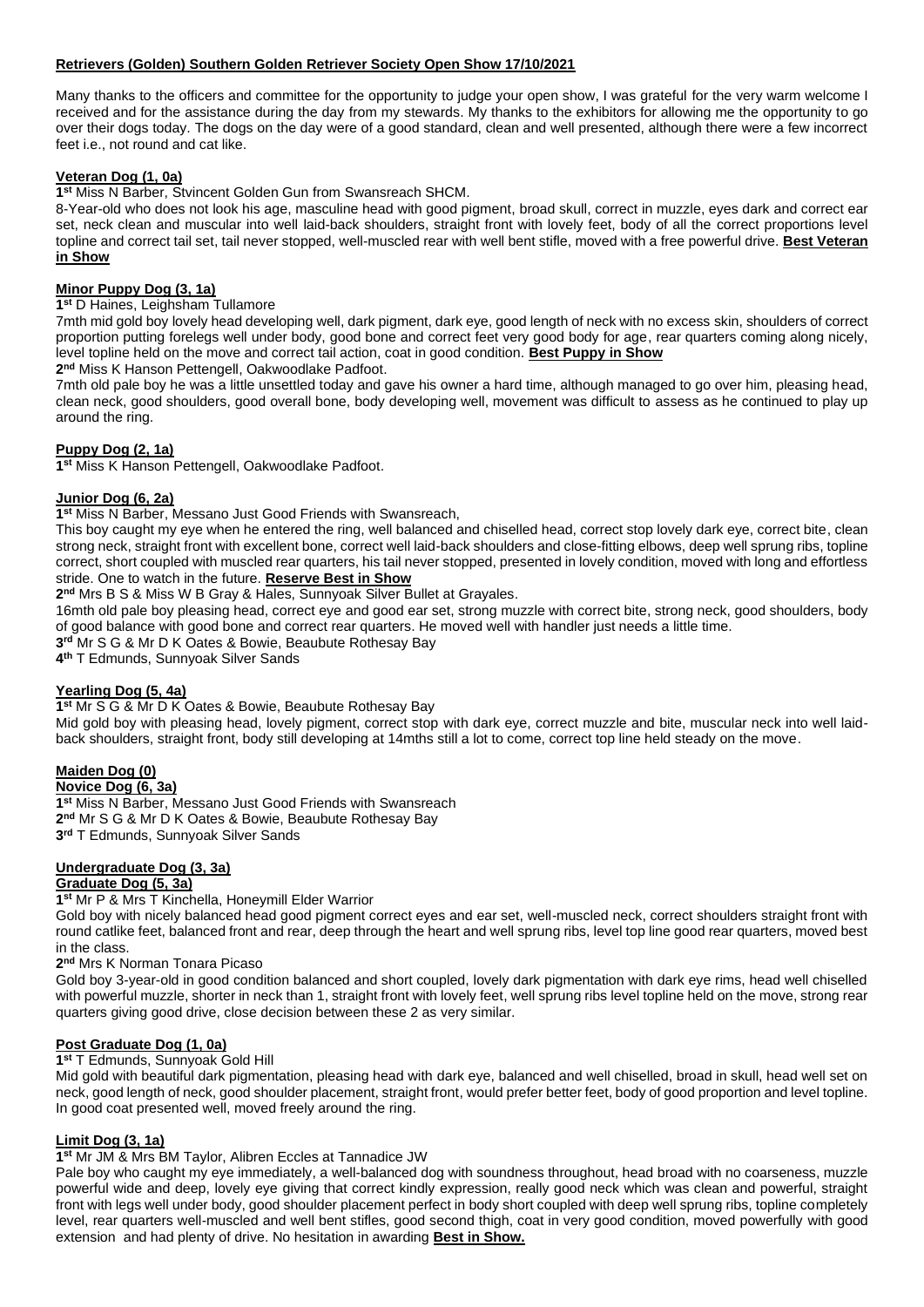### **2 nd** Mrs B S & Miss W B Gray & Hales, Sunnyoak Morning Glory at Grayales

Pale boy in good coat, well balanced head correct stop good pigmentation, straight front, heavier than 1 over the shoulders front legs could have been more under body, level top short coupled, good rear quarters and correct tail set, moved round the ring well with handler.

# **Open Dog (2, 1a)**

### **1 st** Mr S E & Mrs H I Male, Putjade Pay the Piper at Malenbrook JW

4½ year old mid gold boy well balanced, lovely head with kind expression correct stop head balanced and well chiselled, powerful muzzle which was wide and deep, neck of good length and muscular, correct shoulders positioning legs correctly well under body, deep through the heart with ribs well sprung, level topline and strong and muscular rear quarters, tail carried correctly on the move, not his usual handler so did not move his best today.

# **Special Open Dog (0)**

#### **Veteran Bitch (0)**

### **Minor Puppy Bitch (6, 3a)**

#### **1 st** Mrs J Jackson-Haines, Leighsham Chantilly

7mth old pale bitch beautiful feminine head very well balanced, kindly expression lovely pigment, good ear set, correct bite, clean strong neck into lovely correct shoulder placement, straight front with good bone, correct feet, lovely body for a youngster, with well sprung ribs, level topline and correct tail set, good rear angulation, coat still to come, moved very steadily with handler. **Best Opposite Sex Puppy in Show.**

## **2 nd** Mrs S E Russell-Bond, Rosinante Silhoutte

8mth old mid gold bitch needs to drop into stifle, feminine head with lovely pigment, developing well, clean neck into correct shoulders, straight front with legs well placed under body, feet not as good as 1, well developed body for age with good depth, rear quarters will be better once she drops, tail level with back and used well on the move.

**3 rd** Miss E Oughton, Catnnels Sparkle N'Shine at Carubelo

# **Puppy Bitch (3, 2a)**

**1 st** Mrs S E Russell-Bond, Rosinante Silhoutte

### **Junior Bitch (3, 1a)**

### **1 st** Mrs P D Gayler, Carolake Voulez Vous

17mth old mid gold bitch, presented well, feminine head balanced throughout with good pigment, Correct ear set, good length of neck into correct shoulders, straight front with good bone and legs placed well under body, ribs deep and well sprung topline level with tail carried level with back, rear quarters well bent and muscled, looks like she would have no issues doing a day's work. **Best opposite Sex**

### **2 nd** Miss T L Drew, Haworth Taittinger Fizz.

Pale girl presented in good condition, preferred the head of 1, a little heavier overall than the 1, good pigmentation, front construction in balance with rear, she gave her handler a hard time today,

### **Yearling Bitch (5, 1a)**

**1 st** Mrs P D Gayler, Carolake Voulez Vous

**2 nd** Mrs S E Russell-Bond, Rosinante Déjà vu

Mid gold for me would like a bit more length in muzzle to complete the picture, good pigmentation with dark eye and rims, good lay back of shoulders, straight front with correct feet, short coupled level topline with a tail that never stops, well-muscled rear hindquarters, moved well with handler.

**3 rd** Miss A E Taggart, Altindan Oh Pretty Woman

**4 th** Mr RH & Mrs BR Williams-Mitchell, Tashsheen Mustique AI

### **Maiden Bitch (3, 0a)**

**1 st** Miss A E Taggart, Altindan Oh Pretty Woman

2-year-old pale golden girl with correct head proportions, good pigment, correct shoulders putting legs well under body, straight front with good bone, good depth to ribs, well sprung, level top line tail carried level, moved better in this class.

**2 nd** Mr RH & Mrs BR Williams-Mitchell, Tashsheen Mustique AI

Gold 19mth girl correct feminine head, dark eye and rim, correct ear set, good length of neck into well placed shoulders, front straight with ample bone, deep through the heat and well sprung, slightly longer cast than 1, rear muscled. Moved in tune with handler. **3 rd** Miss T L Drew, Haworth Taittinger Fizz

### **Novice Bitch, (5, 0a)**

**1 st** S Brewer, Stradcot Coconut Ice

Mid gold girl, feminine head with correct pigment, head of correct proportions, good ear set, neck of good length, lovely bone with correct feet, level top line held well on the move, tail level with back, happy show girl.

**2 nd** Mrs PT & Mrs L Robinson & Furbank, Kayzaelle Kolour of Mystery at Detection

2½ pale girl very feminine head with lovely dark pigment, correct eye and ear set, good length of neck into good shoulders, legs placement well under body, good topline with tail level with back, rear well-muscled, presented well.

**3 rd** Miss A E Taggart, Altindan Oh Pretty Woman

**4 th** Mr RH & Mrs BR Williams-Mitchell, Tashsheen Mustique AI

**VHC** Miss T L Drew, Haworth Taittinger Fizz

### **Undergraduate Bitch (1, 0a)**

**1 st** Mr D & Mrs J Grantham, Reflection of Wizngrace at Dajumija

Mid gold girl slightly lacking in coat today, lovely head of correct proportions and correct stop, good length of clean neck, good shoulder angulation placing legs well under body, short coupled with ribs well sprung, loin and legs strong and well-muscled, overall, a pretty girl who moved round the ring with good drive.